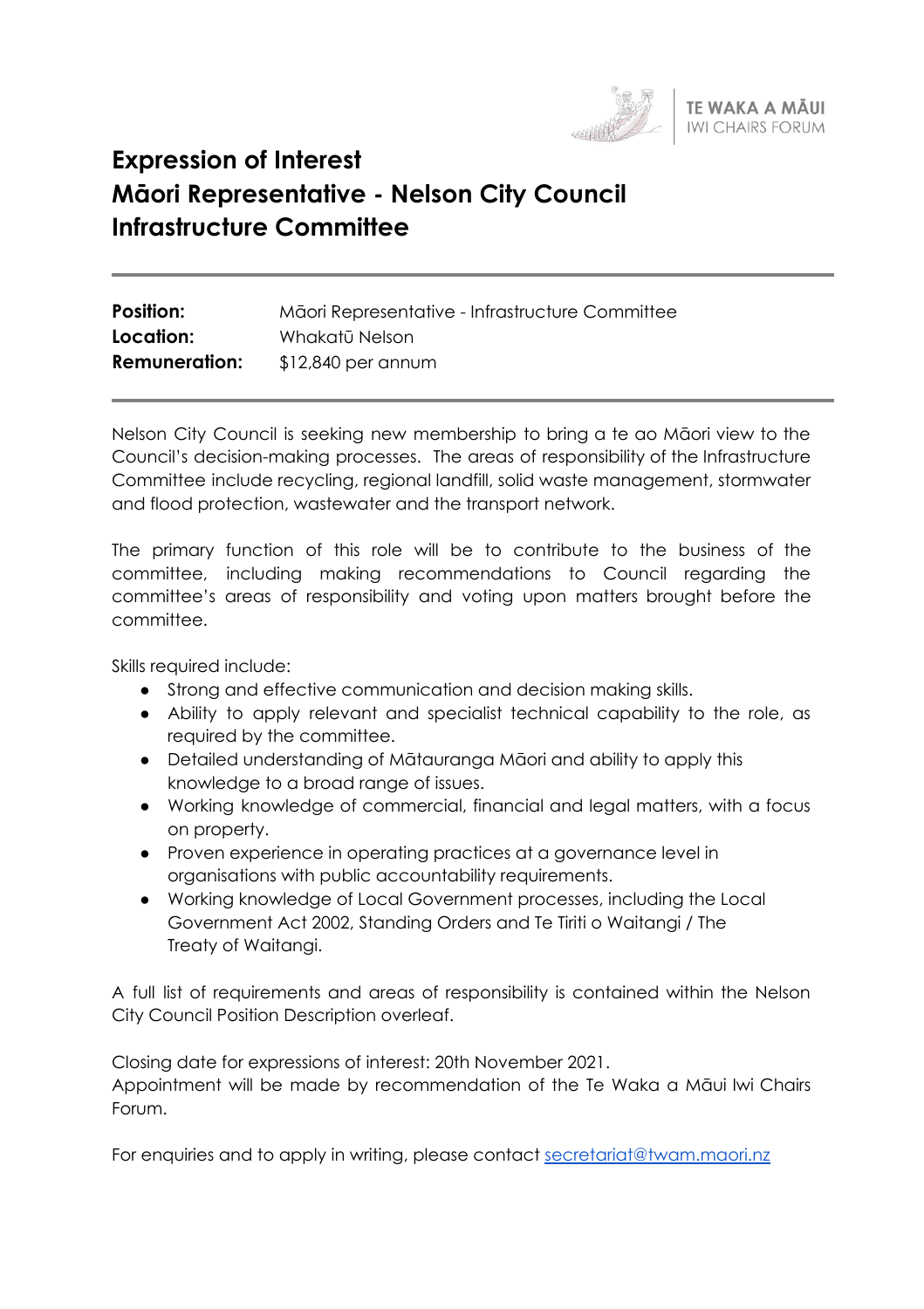## **NELSON CITY COUNCIL**

## **MĀORI REPRESENTATIVE POSITION DESCRIPTION**

## **Infrastructure Committee**

| <b>Position Title</b> | Mãori Representative – Infrastructure Committee                                                                                                                                                             |
|-----------------------|-------------------------------------------------------------------------------------------------------------------------------------------------------------------------------------------------------------|
| Date Created          | May 2021                                                                                                                                                                                                    |
| Remuneration          | \$12,840 per annum                                                                                                                                                                                          |
| <b>Responsible to</b> | Infrastructure Committee Chair and the Mayor                                                                                                                                                                |
| Accountability        | Appointed members are subject to the Nelson City<br>Council Members' Code of Conduct.<br>All interests should be declared at least annually and as<br>soon as possible following any changes, following the |
|                       | requirements of the Local Authorities (Members'<br>Interests) Act 1968 and Accounting Standard PBE IPSAS<br>20 Related Party Disclosures.                                                                   |
| Location              | Whakatū Nelson                                                                                                                                                                                              |

#### **Primary Function**

- The Māori Representative will contribute to the business of the committee and will have voting powers on matters brought to the committee.
- Actively participate in the business of the committee, which includes making recommendations to Council regarding the committee's Areas of Responsibility.

## **Areas of Responsibility**

- Bylaws, within the areas of responsibility
- Recycling
- Regional Landfill
- Solid Waste management, including transfer stations and waste minimisation
- Stormwater and Flood Protection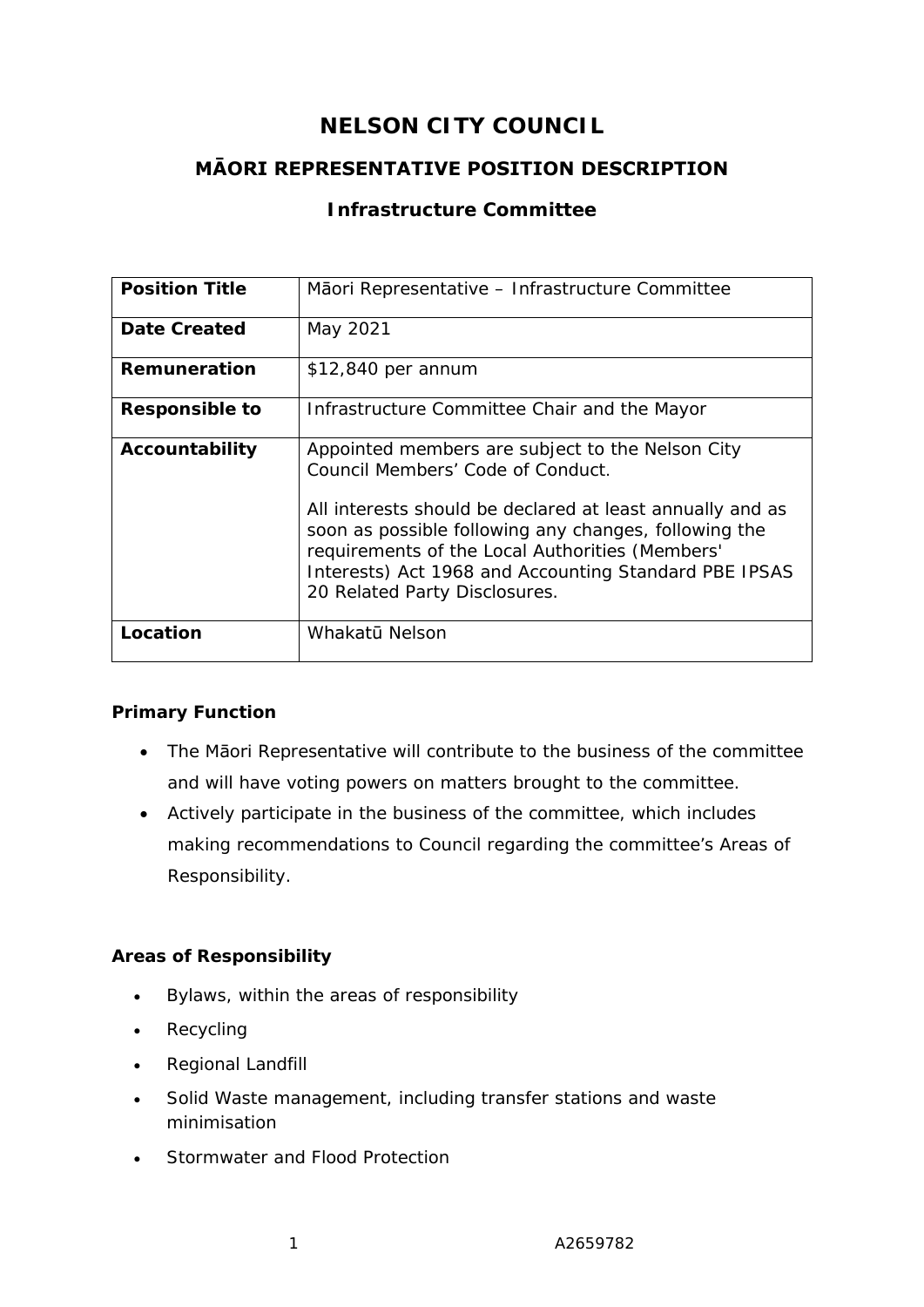- Transport network, including, roading network and associated structures, walkways, cycleways and shared pathways, footpaths and road reserve, street lighting, traffic management control and parking.
- Wastewater, including Bell Island Wastewater Treatment Plant
- Water

#### **Infrastructure Committee Powers to Decide**

- Monitoring Council's performance for the committee's areas of responsibility, including legislative responsibilities and compliance requirements
- Developing, monitoring and reviewing strategies, policies and plans, with final versions to be recommended to Council for approval
- Developing and approving draft Activity Management Plans in principle, including the Infrastructure Strategy, for inclusion in the draft Long Term Plan
- Reviewing and determining whether a bylaw or amendment, revocation or replacement of a bylaw is appropriate
- Undertaking community engagement, including all steps relating to Special Consultative Procedures or other formal consultation processes
- Approving submissions to external bodies or organisations, and on legislation and regulatory proposals
- Hear, consider and decide all applications for road stopping
- Approval of increases in fees and charges over the Consumer Price Index (CPI)

#### **Infrastructure Committee Powers to Recommend to Council**

- Matters that, under the Local Government Act 2002, the operation of law or other legislation, Council is unable to delegate
- The purchase or disposal of land or property relating to the areas of responsibility, other than in accordance with the Long Term Plan or Annual Plan
- Unbudgeted expenditure relating to the areas of responsibility, not included in the Long Term Plan or Annual Plan
- Decisions regarding significant assets
- Approval of final versions of strategies, policies and plans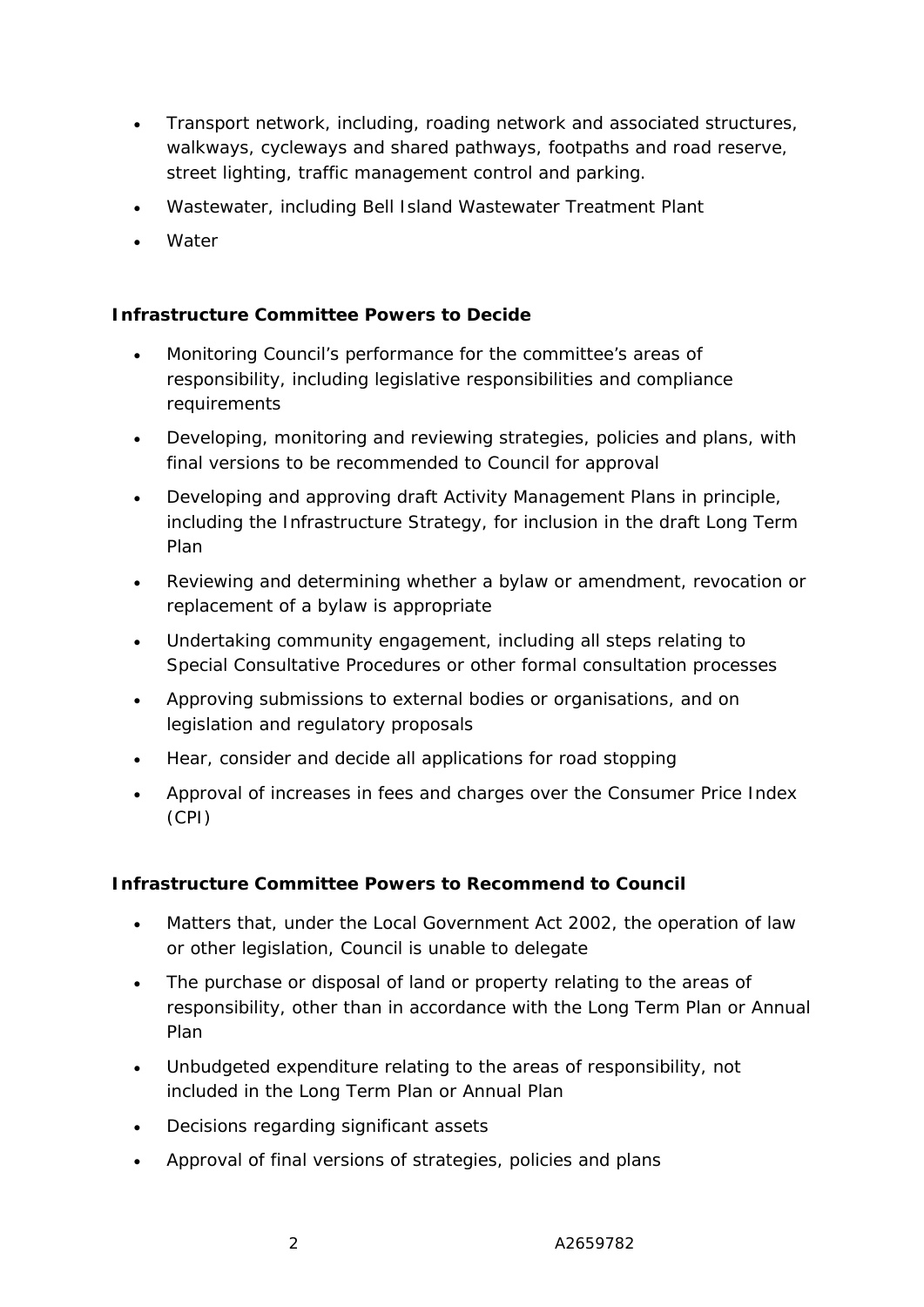#### **Advocacy**

- Bringing a te ao Māori view to Council's decision-making processes;
- Balancing the need to advocate for specific interests against the needs of the wider community;
- Listening to the concerns of local residents and ratepayers on issues pertaining to the committee;
- Maintaining contact with community representatives and other local stakeholders;
- Participating as required in any relevant informal community engagement with the local community and/or other organisations.
- To actively participate in Council seminars and events where active participation would support the purpose of the committee.

## **Skills Requirements**

- Strong and effective communication skills
- Competence and understanding of Council's needs relating to committee or subcommittee requirements
- Competence and understanding of the issues and risks facing the Council
- Ability to apply relevant and specialist technical capability to the role required by the committee
- Ability to engage in effective relationships with the Council, committee and subcommittee on an ongoing basis over the term of the contract
- Proven experience in operating practices at a governance level in organisations with public accountability requirements, including those outlined in 'Governance requirements' below

## **Specialist Skills Requirements**

- Detailed understanding of Mātauranga Māori and ability to apply this knowledge to a broad range of issues;
- Strong oral communication/debating skills and active listening skills;
- Sound decision-making skills;
- Ability to engage with the Mayor and committee Chair and members;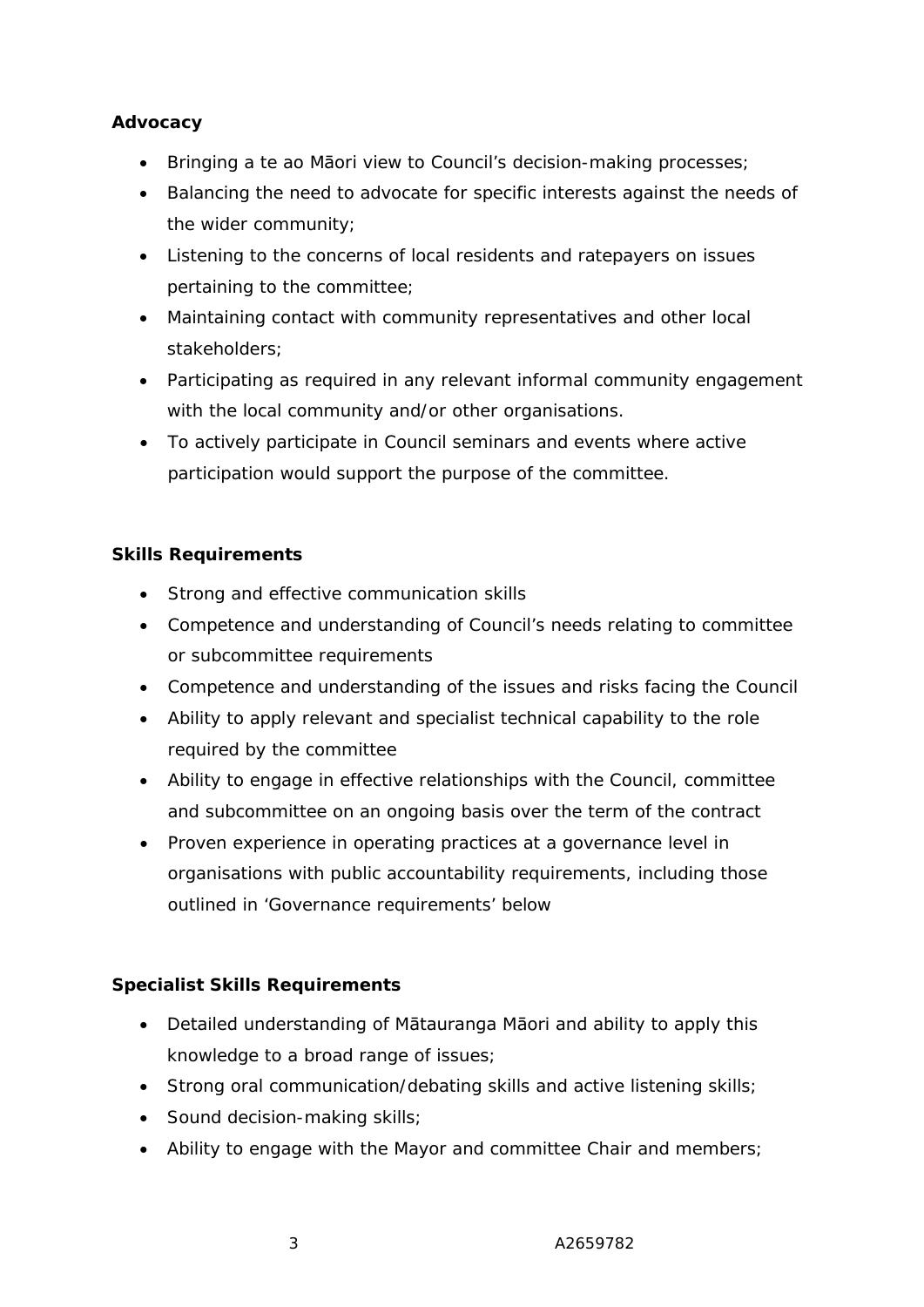- Working knowledge of Local Government processes including the Local Government Act 2002, Standing Orders and Te Tiriti o Waitangi / The Treaty of Waitangi<sup>1</sup>;
- Ability to deal with imperfect information, complex issues or ambiguity;
- Skills and experience which are directly relevant to the delegations of the committee to which the appointment has been made including:
	- o Working knowledge of commercial, financial and legal matters with a focus on property
	- o Ability to think strategically around complex matters within the Subcommittee delegation.

#### **Governance Requirements**

- Understanding and supporting principles of good governance in the subcommittee's decision-making processes;
- Balancing the need to advocate for specific interests against the needs of the wider community
- A commitment to promoting the long-term effectiveness of the committee or subcommittee and the Council
- Understanding and respecting the differing roles of Mayor, Deputy Mayor, Committee and Subcommittee Chairs and Councillors;
- Recognising that the governance role does not extend to operational matters or to the management of any implementation;
- Having a good understanding of the Council processes set out in the Standing Orders that determine how Council meetings are run;
- Developing and maintaining a working knowledge of Council services, management processes, and the powers, duties and constraints that fall under the committee's delegated areas of responsibility;
- Ensuring familiarity with agendas and other Council reports before committee meetings;
- Being familiar with the statutory requirements of an external committee member including appropriate recordkeeping in accordance with the Public

<sup>&</sup>lt;sup>1</sup> Although the Treaty is between Māori and the Crown, the Crown has made certain requirements to local government to meet its Treaty obligations through the Local Government Act 2002, and the Resource Management Act 1991.